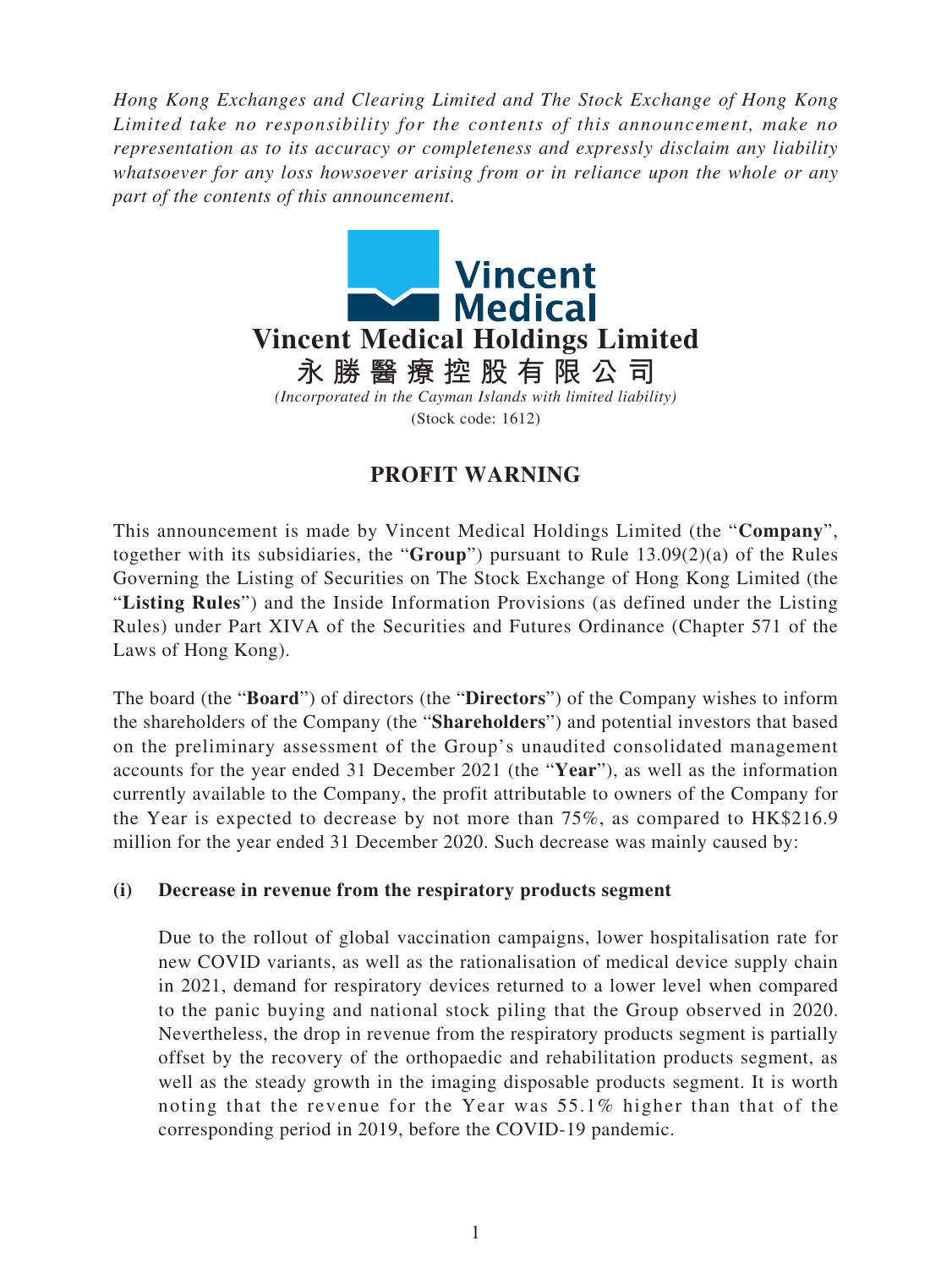Revenue by business segment for the Year is summarised as below:

|                                         | For the year ended 31 December |           |                           |
|-----------------------------------------|--------------------------------|-----------|---------------------------|
|                                         | 2021                           | 2020      | 2019                      |
|                                         | <b>HK\$</b> million            |           | HK\$ million HK\$ million |
|                                         | (unaudited)                    | (audited) | (audited)                 |
| Respiratory products                    | 428.1                          | 819.0     | 212.4                     |
| Imaging disposable products             | 213.8                          | 199.5     | 157.1                     |
| Orthopaedic and rehabilitation products | 78.8                           | 63.1      | 82.2                      |
| Other products                          | 58.0                           | 73.8      | 50.5                      |
| Total                                   | 778.7                          | 1,155.4   | 502.2                     |

## **(ii) Decrease in gross profit margin**

There was a global shortage of certain principal raw materials and critical components (mainly medical-grade resins, medical adhesives, integrated circuit and printed circuit board) during the Year. This has led to a sharp increase in raw material costs, creating difficulties for the Group to swiftly shift the additional costs to its customers. The appreciation of Renminbi had also put pressure on the Group's gross profit margin as approximately 80% of the Group's products produced in the People's Republic of China was exported in other currencies. In addition, the change in product mix with lower sales from higher-margin medical devices, as well as the decrease in total revenue (as explained above) has led to operating deleverage which resulted in the decrease in gross profit margin.

## **(iii) Recognition of impairment loss on investment in an associate**

Fresca Medical, Inc. ("**Fresca**"), a sleep solution and connected health company in the United States of America (the "**US**") focusing on the treatment system development of obstructive sleep apnea, is an associate of the Company, in which the Company indirectly holds approximately 26.1% equity interest as at the date of this announcement, the Company is also the contract manufacturer for Fresca.

Based on currently available information, there are various factors which are relevant to the recognition of the impairment loss. These include worsening financial performance of Fresca in 2021, the need for substantial design improvements to the existing Somnera<sup>TM</sup> System, which is Fresca's only medical device that has been launched in the US market since 2020, market competition of the sleep apnea therapeutic device market, and ongoing discussions between Fresca's shareholders regarding its business prospects and future financial performance.